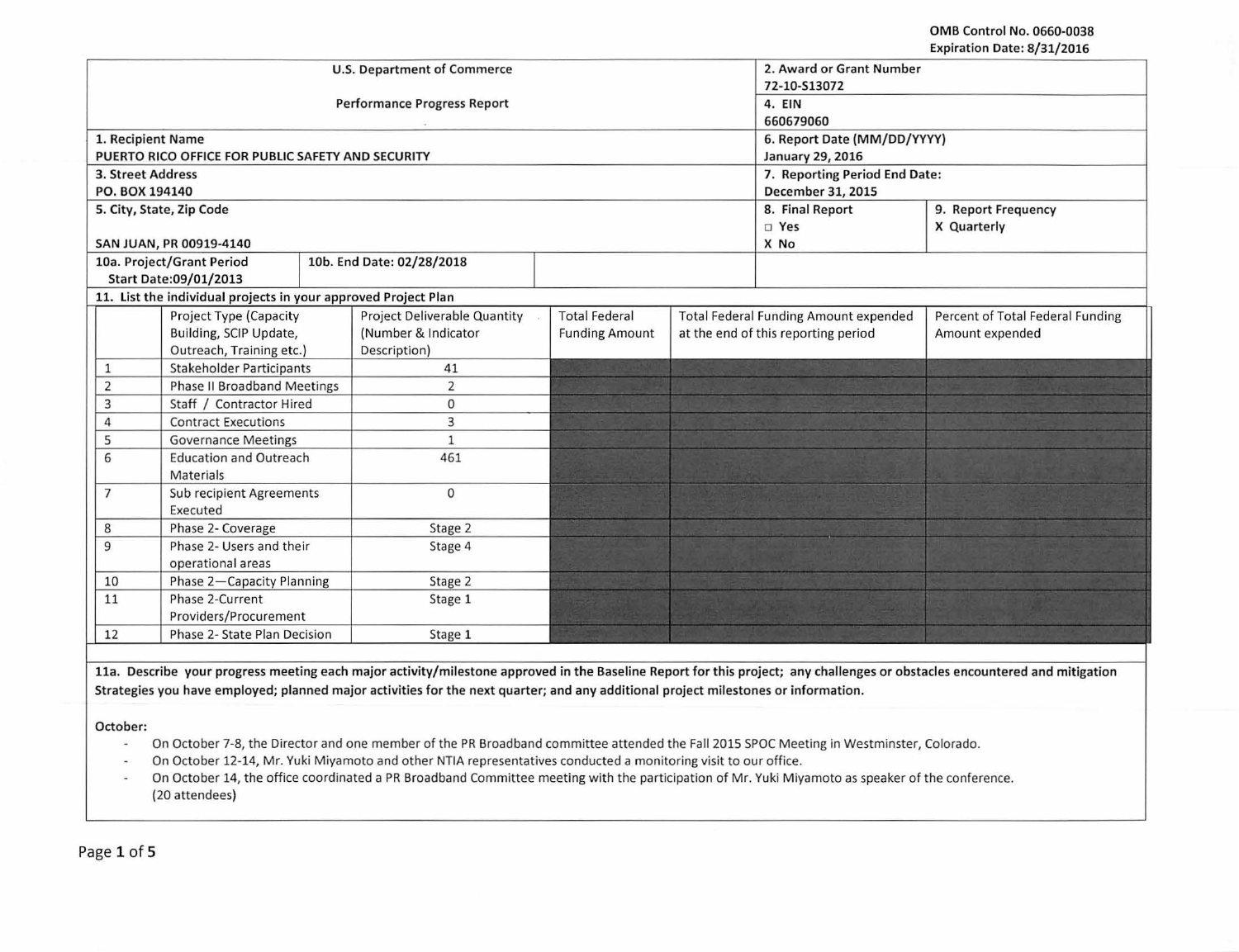- The Director conducted a several meetings with Mr. lex Santos regarding the SLIGP activities likes:
- Talked about the Programmatic Environmental Impact Statement communication sent by Genieve Walker, discuss the weekly update information sent by Amanda Hilliard on October 5 and 13.
- Discuss information with Mr. Felix Garda regarding the National Public Safety Telecommunications Council.
- Read information regarding Broadband in the Internet like: Canada-Initial steps to establish a public safety broadband network and the allocation of another 10 megahertz 7of 700 MHZ spectrum to enable the creation of the network.
- The Director gave an update for the Project to Mr. Miguel Rfos

## November

- The Director with Mr. Lex Santos and Felix García, verified the information available in Internet of the different Initiatives awarded y NTIA about Broadband such BTOP among others.
- Hecmar Morales conducted follow up calls to 9-1-1 Board for status of the match contribution.
- On November 3 2015 Mr. lex Santos analyzed the questions sent by David Cook regarding the PR Data Collection.
- On November 3,2015, Mr. Lex Santos attend a conference call with David Cook, Bryan and Kyle regarding the Data Review Questions of Puerto Rico
- The Director conducted additional interviews to select the SLIGP program Manager. The Program Manager chosen declined the offer made by our office for the job.
- $\overline{a}$ On November 18, 2015 Mr. Lex Santos participated in the FirstNet Webinar regarding the Data Collection process among other.
- Meeting with Lex Santos and Mr Garcia regarding the information for the Website Request for Proposal.
- On November 23, 2015, the director participated in the Criminal Justice Information System Board {CJIS). In this meeting we had the opportunity to bring information an update of the Broadband project. 20 attendees from: The Department of Justice, PR Police Department, Department de Correction, Department of Public Works, PR Department of Education among others.
- On November 24, the Director and lex Santos participated in a conference call with Yuki Miyamoto, regarding the update of the project.
- Coordinated a Broadband meeting with the Stakeholders for December 19  $\overline{\phantom{a}}$
- The Director, Lex Santos and Mr. Felix García conducted meetings regarding the monthly update of the project
- The Director gave an update for the Project to Mr. Miguel Rios  $\overline{\phantom{a}}$

## December:

- The office had to cancel the meeting schedule for December 19, because various members will be out for Christmas recess.
- Meeting with Netnia Carrasquillo, Hecmar Morales, lex Santos and Felix Garcia regarding the RFP for the website services.  $\sim$
- The office sent the RFP to the proponents for website, verified the proposals, conducted meeting with the vendors, participated in the presentation of the website prototype and select the best offer.
- $\overline{a}$ On December 3, 2015, Mr. Lex Santos participated in a meeting with the PR Telecommunication Board regarding the BTOP project.
- On December 16, Mr. Lex Santos and the director conducted a meeting with Mr. Heriberto Luna to discuss the information available for the option of "opt out" or "opt in" option for the Broadband deployment.
- The Director coordinate meeting (outreach) with the East Region, the meeting was canceled because the low confirmation of the first responders
- Mr. Lex Santos tried to coordinate a meeting with the FCC representative in Puerto Rico, Mr. Ruben Jusino to get information regarding the towers and communication infrastructure of TV and Radio Stations.
- Meeting with lex Santos and Felix Garcia regarding monthly update
- The Director gave an update for the Project to Mr. Miguel Rios

Page 2 of 5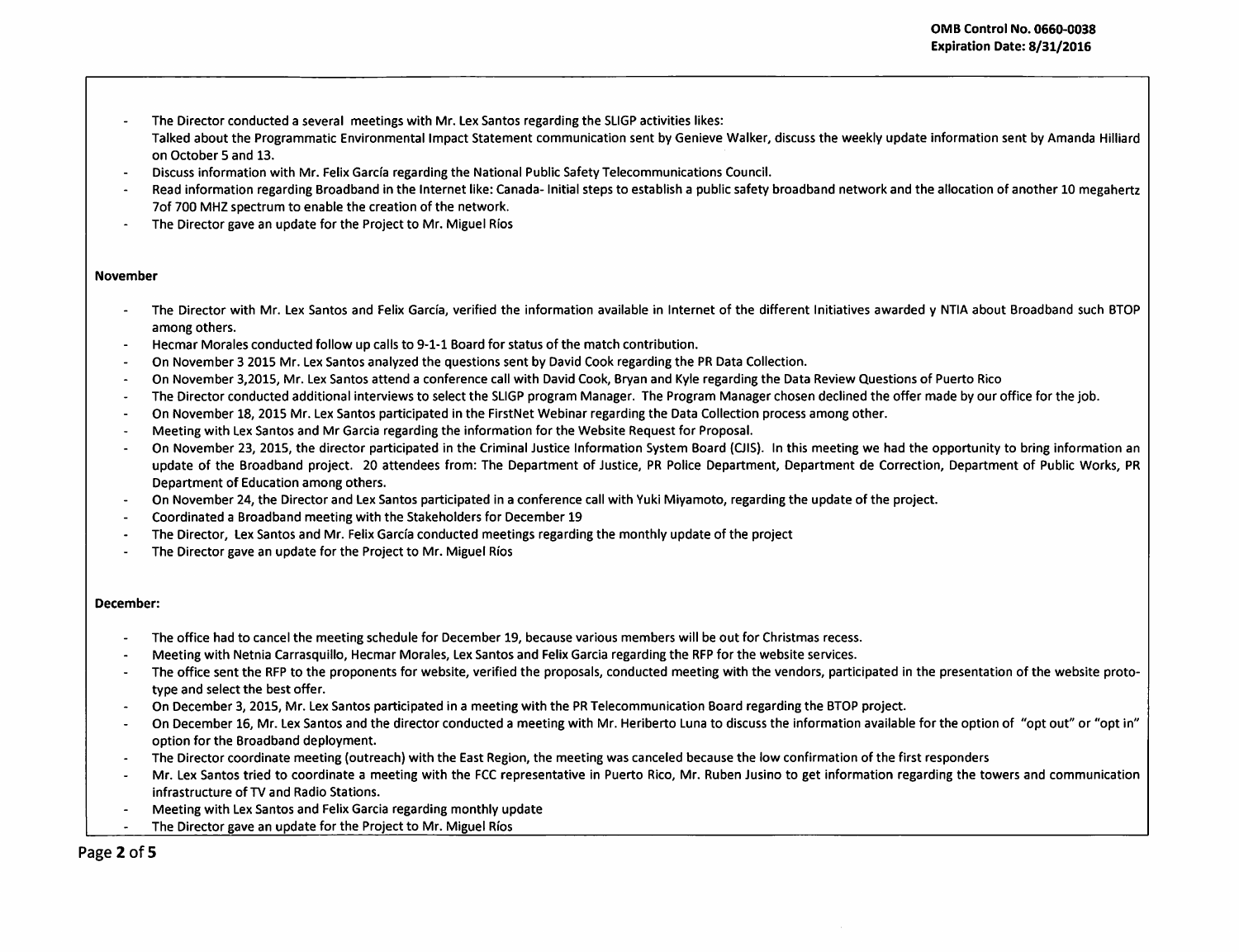11b. If the project team anticipates requesting any changes to the approved Baseline Report in the next quarter, describe those below. Note that any substantive changes to the Baseline Report must be approved by the Department of Commerce before implementation.

llc. Provide any other information that would be useful to NTIA as it assesses this project's progress.

11d. Describe any success stories or best practices you have identified. Please be as specific as possible.

The visit of Mrs. Yuki Miyamoto, the members of the Broadband Committee had the opportunity to share their doubts.

Social Networks ( 317 views/ Facebook and 4 Tweeter)

Distribution of 7 FirstNet Flyers to 20 attendees (CJIS meeting, November 23,2014)

12. Personnel

12a. If the project is not fully staffed, describe how any lack of staffing may impact the project's time line and when the project will be fully staffed.

The lack of had a Full Program Manager in the office impact the progress of the project. We hope to find the correct resource in January.

12b. Staffing Table

| <b>Job Title</b>                                 | FTE % | <b>Project(s) Assigned</b>                                                         | Change                  |  |  |  |  |  |
|--------------------------------------------------|-------|------------------------------------------------------------------------------------|-------------------------|--|--|--|--|--|
| Project Manager                                  |       | Implementation of the plan and assure that project milestones are achieved         | <b>Currently Vacant</b> |  |  |  |  |  |
| <b>Finance Director/Accountant</b>               | .20   | Produce reporting of financial report and transactions including audit systems     |                         |  |  |  |  |  |
| <b>SWIC</b>                                      | .50   | Implementation a statewide vision for interoperability                             |                         |  |  |  |  |  |
| <b>SPOC</b>                                      | .03   | Primary point of contact for NTIA and FirstNet                                     | No longer charged to    |  |  |  |  |  |
|                                                  |       |                                                                                    | <b>SLIGP</b>            |  |  |  |  |  |
| <b>Grants Administrator</b>                      | .30   | Provide grant management support, managing the project's budget, and ensuring that |                         |  |  |  |  |  |
|                                                  |       | the grant activities are completed on time.                                        |                         |  |  |  |  |  |
| 13. Subcontracts (Vendors and/or Sub recipients) |       |                                                                                    |                         |  |  |  |  |  |

Page 3 of 5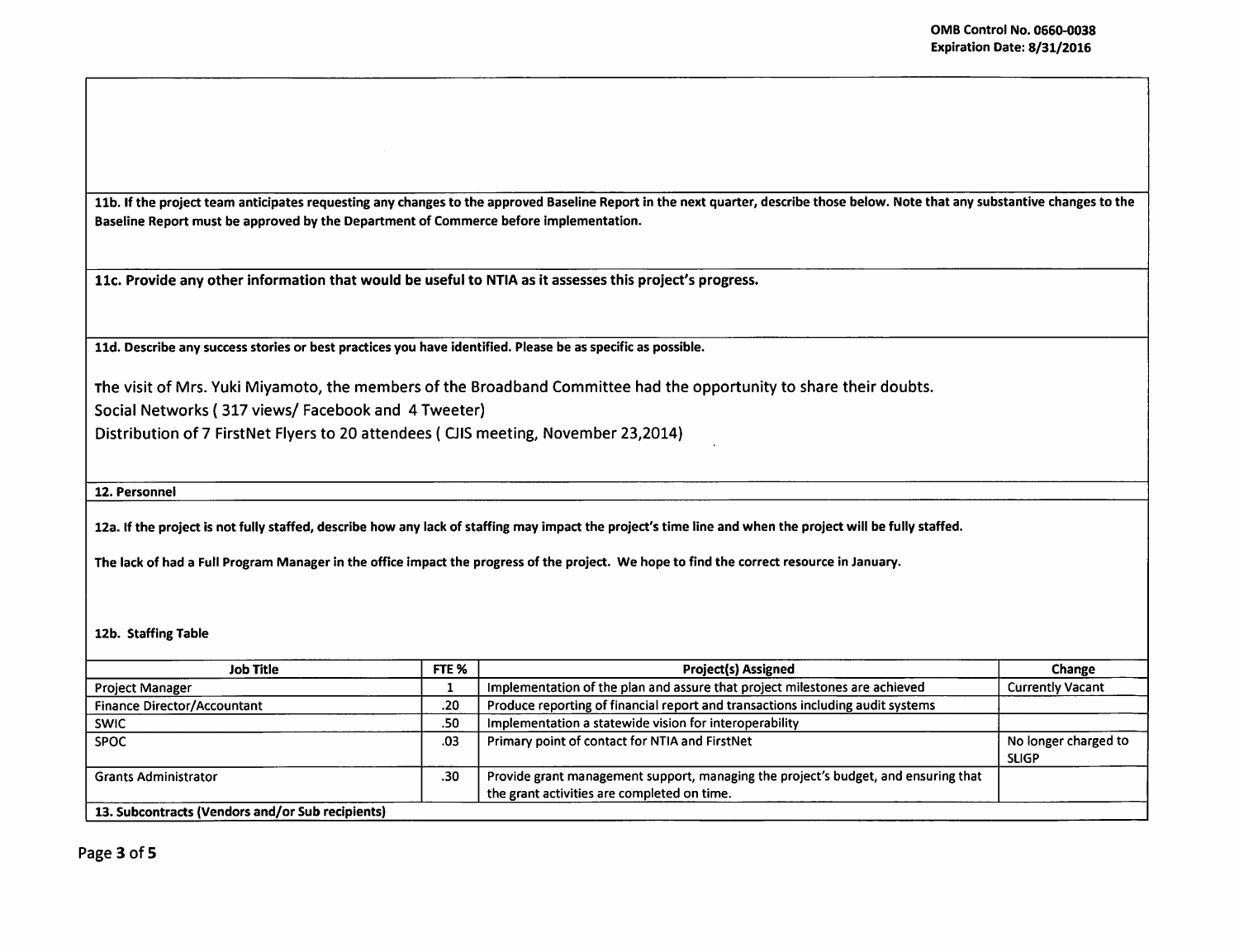|                              |                                                              |                                     |                                                                                |                            |                                                                                                               | 13a. Subcontracts Table - Include all subcontractors. The totals from this table must equal the "Subcontracts Total" in Question 14f. |                                                |                                            |                                         |                           |  |
|------------------------------|--------------------------------------------------------------|-------------------------------------|--------------------------------------------------------------------------------|----------------------------|---------------------------------------------------------------------------------------------------------------|---------------------------------------------------------------------------------------------------------------------------------------|------------------------------------------------|--------------------------------------------|-----------------------------------------|---------------------------|--|
| Name                         | Subcontract Purpose                                          |                                     | Type<br>(Vendor/Subrec<br>$\cdot$                                              | RFP/RFQ<br>Issued<br>(Y/N) | <b>Contract Executed</b><br>(Y/N)                                                                             | <b>Start Date</b>                                                                                                                     | <b>End Date</b>                                | <b>Total Federal</b><br>Funds<br>Allocated | Total<br>Matching<br>Funds<br>Allocated | Project and %<br>Assigned |  |
| Lex Santos                   | Project Management/<br><b>Technical Advisor</b>              |                                     | Vendor                                                                         | Interviews                 | Y                                                                                                             | 08/17/2015                                                                                                                            | 12/31/2015                                     | \$103,600.00                               | \$0.00                                  |                           |  |
| Andrés F.<br>Márquez         | Data Collector                                               |                                     | Vendor                                                                         | Interviews                 | Y                                                                                                             | 08/17/2015                                                                                                                            | 09/30/2015                                     | \$4,800.00                                 | \$0.00                                  |                           |  |
| Frances T.<br>Vázquez        | Data Collector                                               |                                     | Vendor                                                                         | Interviews                 | Y                                                                                                             | 08/17/2015                                                                                                                            | 09/30/2015                                     | \$4,800.00                                 | \$0.00                                  |                           |  |
| TBD                          | Planning/Legal<br>Consultant/<br>Engineering<br>Organization |                                     | Vendor                                                                         | N                          | N                                                                                                             | <b>TBD</b>                                                                                                                            | TBD                                            | \$401,381.00                               | \$185,885.00                            |                           |  |
| TBD                          | Outreach and<br><b>Educational Efforts</b>                   |                                     | Vendor                                                                         | N                          | ${\sf N}$                                                                                                     | TBD                                                                                                                                   | TBD                                            | \$269,499.00                               | \$48,625.00                             |                           |  |
| TBD                          | <b>Legal Services</b>                                        |                                     | Vendor                                                                         | $\mathsf{N}\xspace$        | $\mathsf{N}$                                                                                                  | <b>TBD</b>                                                                                                                            | TBD                                            | \$12,000.00                                | \$0.00                                  |                           |  |
| <b>TBD</b>                   | <b>Grant Writing Services</b>                                |                                     | Vendor                                                                         | Y                          | Y                                                                                                             | 03/14/2013                                                                                                                            | 06/30/2013                                     | \$10,200.00                                | \$0.00                                  |                           |  |
|                              |                                                              |                                     | 13b. Describe any challenges encountered with vendors and/or sub-recipients.   |                            | Add Row                                                                                                       | Remove Row                                                                                                                            |                                                |                                            |                                         |                           |  |
| 14. Budget Worksheet         |                                                              |                                     |                                                                                |                            |                                                                                                               |                                                                                                                                       |                                                |                                            |                                         |                           |  |
|                              |                                                              |                                     | Only list matching funds that the Department of Commerce has already approved. |                            | Columns 2, 3 and 4 must match your current project budget for the entire award, which is the SF-424A on file. |                                                                                                                                       |                                                |                                            |                                         |                           |  |
| Project Budget Element (1)   |                                                              | <b>Federal Funds</b><br>Awarded (2) | Funds (3)                                                                      | <b>Approved Matching</b>   | <b>Total Budget</b><br>(4)                                                                                    | <b>Federal Funds</b><br>Expended (5)                                                                                                  | <b>Approved Matching Funds</b><br>Expended (6) |                                            | Total Funds Expended (7)                |                           |  |
| a. Personnel Salaries        |                                                              |                                     | 383,200.00                                                                     | 15,693.00                  | 398,893.00                                                                                                    | 85,061.00                                                                                                                             |                                                | 15,693.00                                  |                                         | 100,754.00                |  |
| b. Personnel Fringe Benefits |                                                              |                                     | 79,061.00                                                                      | 2,957.00                   | 82,018.00                                                                                                     | 13,370.00                                                                                                                             |                                                | 2,957.00                                   |                                         | 16,327.00                 |  |
| c. Travel                    |                                                              |                                     | 102,784.00                                                                     | 0.00                       | 102,784.00                                                                                                    | 49,645.00                                                                                                                             | 0.00                                           |                                            |                                         | 49,645.00                 |  |
| d. Equipment                 |                                                              |                                     | 0.00                                                                           | 0.00                       | 0.00                                                                                                          | 0.00                                                                                                                                  |                                                | 0.00                                       | 0.00                                    |                           |  |
| e. Materials/Supplies        |                                                              |                                     | 14,608.00                                                                      | 2,000.00                   | 16,608.00                                                                                                     | 5,551.00                                                                                                                              |                                                | 0.00                                       |                                         | 5,551.00                  |  |

Page 4 of 5